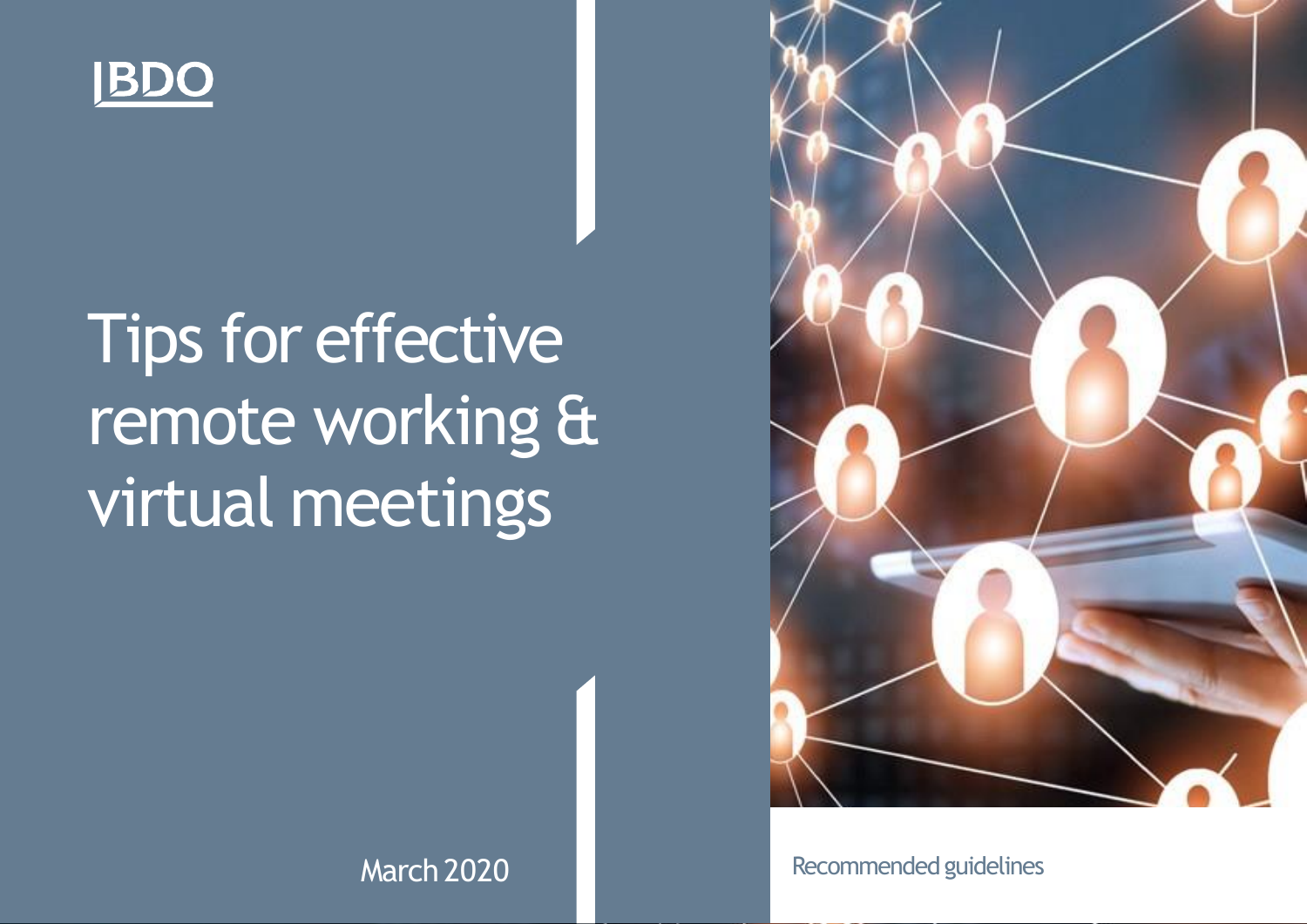# Tips for the Chair

# How to run a virtual meeting – **Top10**tips forthe chair



Test your technology ahead of time (sharing screens, audio, pollingtools, headsets(...,



If the technology is new to your participants - send them a practical user manual or guidelines, and inform your participants what kind of participation is expected (webcam, audio(...,



For smaller meetings - insist on the use of webcam. It brings all participants in the meeting (higher engagement(



Provide clear meeting basics: a clear agenda, prereadings, expected outcome, next steps, accountability. Creating a Microsoft Teams space where participants can enrich experience and enhance engagement. Ask participants to check-in/summarise what they want to achieve



Set clear ground rules for participation. Consider things such as video versus audio only, muting phones during the meeting, use of the chat functionality (how and when.<sup>(</sup>



Be a respectful host. Start and end the meeting on time. Include a 5-10 minute break for any meeting over one hour in duration. Avoid using your keyboard to take notes as the noise can be distracting to participants.



Compile a group of people to support you with running the meeting. Secure someone to provide technical support for larger meeting, someone to keep abreast of online questions/chat discussion, someone to record the meeting/take minutes.



Minimise the length of your presentation, instead focus on fostering discussion.



Encourage questions and input throughout the entire meeting, not just at the end. Consider a virtual 'going' around the table' for smaller meetings.



Capture real-time feedback and summarise conclusions, actions and next steps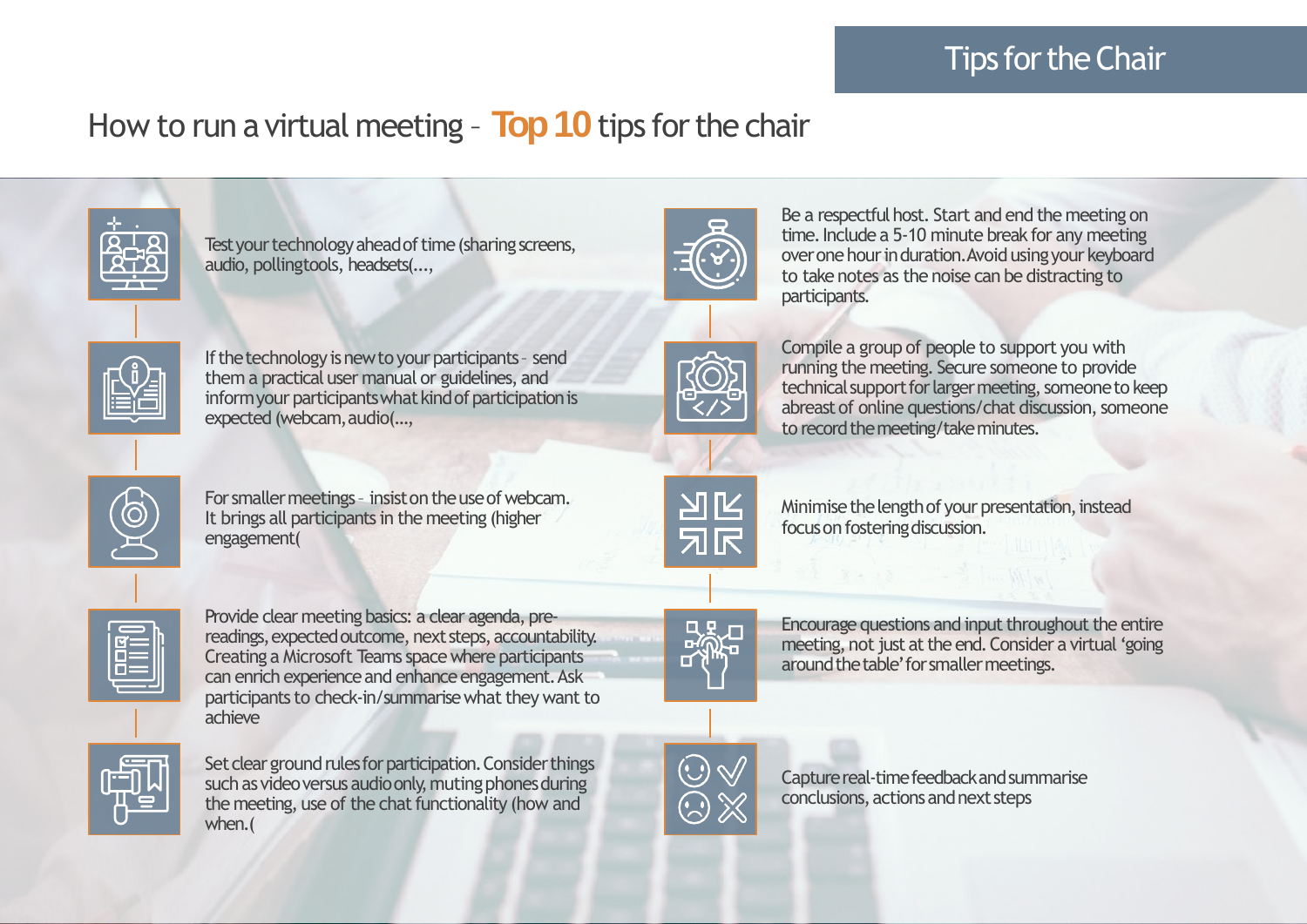#### Tips for participants

# Participating in a virtual meeting – **Top10**tips for participants











If in a meeting room with more people attending the same meeting – respect those dialling in (and close your own laptops and tools) to avoid distraction



Come to the meeting prepared to participate. Familiarise yourself with the agenda, read pre-readings, understand the desiredoutcomes.



Actively use the Microsoft Teams space to inform the chair what you want out of the meeting (and give feedback on any pre-readings, etc(.



Respect the meeting ground rules set by the Chair. Enter muted, remain muted when not speaking, use the chat function in the way requested, avoid typing when unmuted



Engage in the meeting Use the chat function to ask questions and react to other participant`scontributions



Do not stay silent - you are a participant - as a participant your opinion and view matters



Remember that outcome of a virtual meeting is just as important as a face-to-face meeting - your accountability remains the same



Use the Microsoft Teams space to stay updated on all relevant information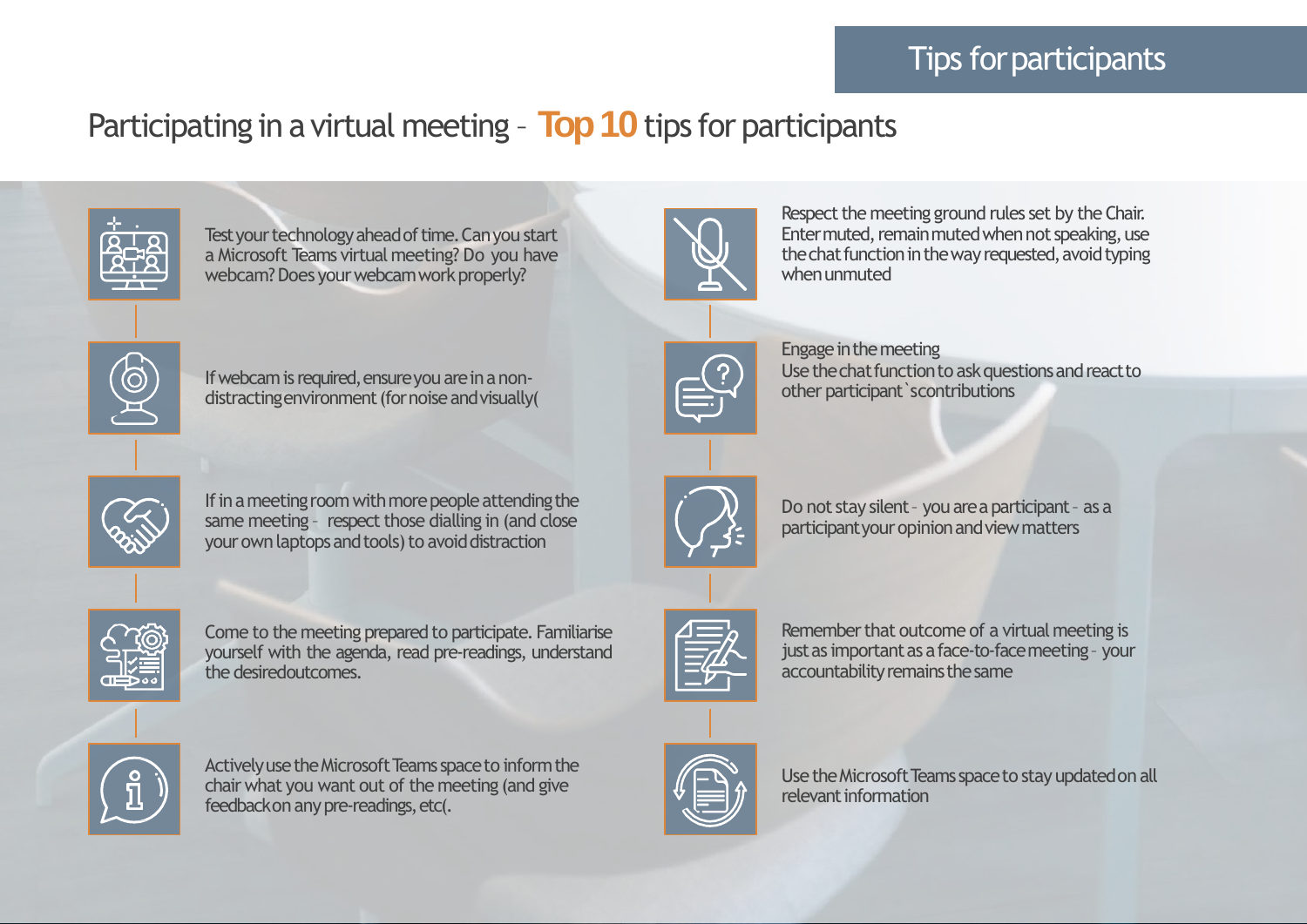#### Privacy and securityguidelines

As every meeting, use your common sense when you start a virtual meeting. Please also refer to the following privacy and security guidelines. If in doubt, please consult your privacy and security representative.



When in doubt, follow or refresh an **Information Security** awareness courseon teleworking



Use your company device for remote working



Be aware of your surroundings. Avoid shoulder surfing and eavesdropping by others. When using webcam blurout the background



Always inform participants inadvance that meetingswill be recorded,all participants needto be notified when a recording isstarted



Use the Microsoft apps only. Although some Office365 platforms allow connections to third party apps, consult IT Services before using these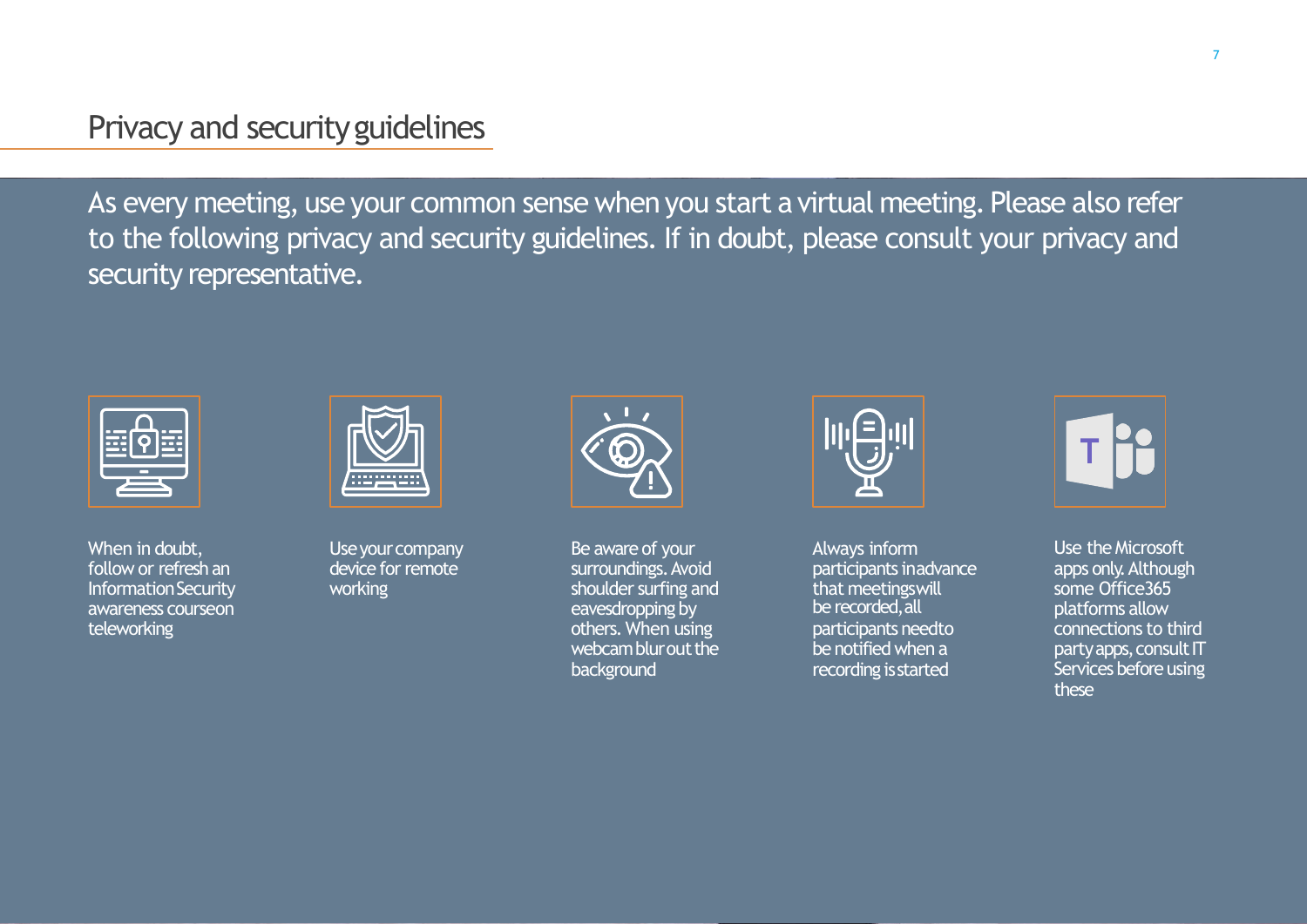### Remote working – **8 top** tips to keep you productive



Set yourself up – Make sure you have a comfortable place to work from, check your connections and video conferencing tools so you know everything works.



Human contact – Make sure to schedule a coffee with a friend every couple of days, or call someone. Humans love interaction and you are no different. Working alone can be difficult so make sure you schedule contacttime.



Plan your day – Without the daily requests from people around the office it can be difficult adjusting. Plan your working day the night before to help you to be productive and define the end of it. Check with your manager what you need to achieve and don't forget your timesheet.



Ignore the chores - If you are not used to working from home the chores can become something you didn't know you loved. Don't get distracted by the laundry or the hoovering. Pretend you have that weird house blindness that some people you live with might have when they ignore housework that needs doing.



Work ready - Get ready to go to work. Get up, have breakfast, make a coffee. Keep a routine to maintain focus.



Reward yourself – Without others around you it is important to praise or reward yourself for completing activities or tasks. Schedule in that tea or coffee for getting the job done!



Work contact - Try to have your normal meetings even if working remotely as this helps to keep continuity in your work routine and ensures you are still feeling like you are part of the team. It also allows for you to share the experiences you may be having as everyone may have similar feelings and challenges.

Finishing your day – Make sure you know when to finish working. Working from home you can lose hours or get totally sucked into what you are doing distraction free. Unless it's a deadline there will always be something to do, so have a realistic finish time and go and do your life activities.